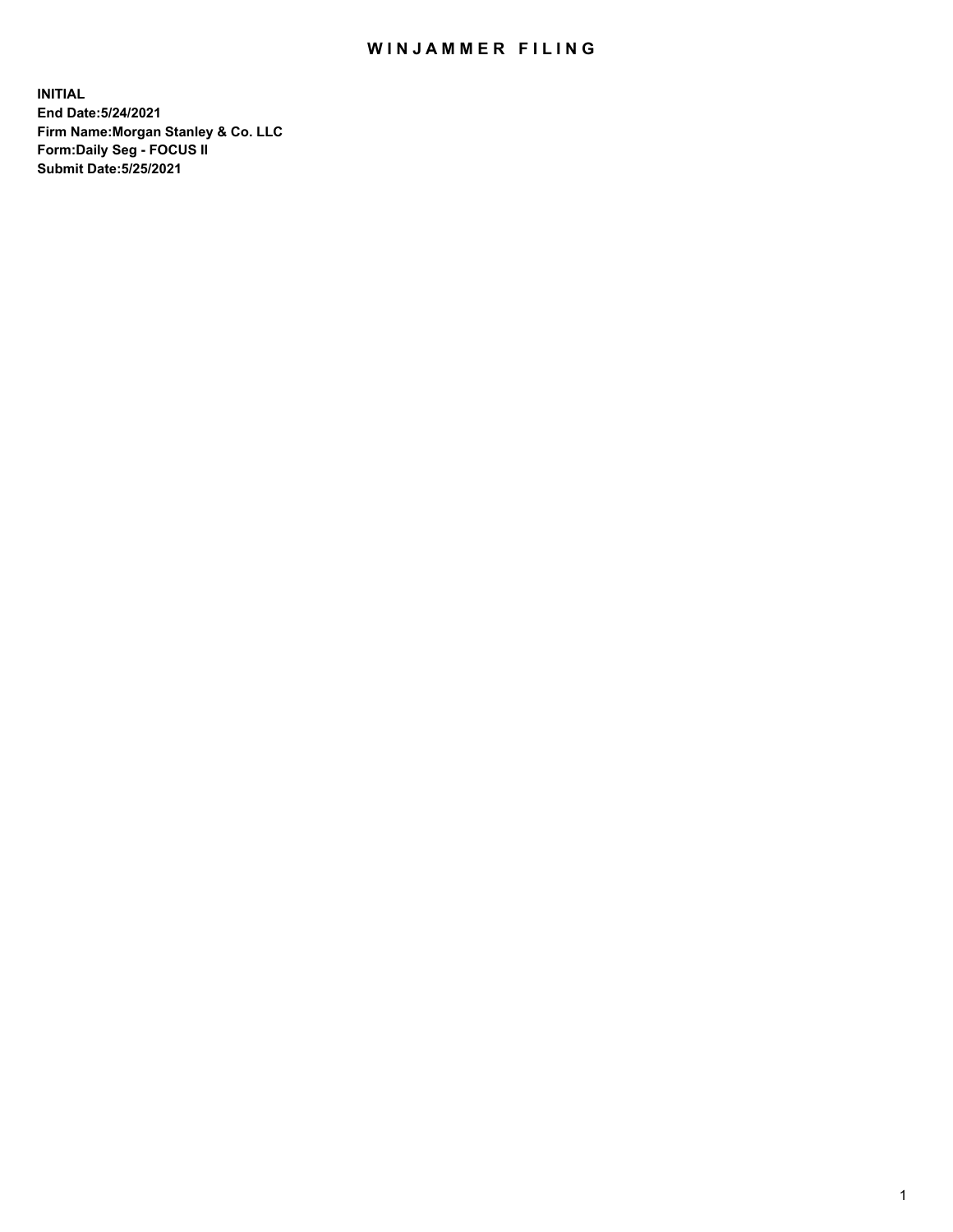**INITIAL End Date:5/24/2021 Firm Name:Morgan Stanley & Co. LLC Form:Daily Seg - FOCUS II Submit Date:5/25/2021 Daily Segregation - Cover Page**

| Name of Company                                                                                                                                                                                                                                                                                                                | Morgan Stanley & Co. LLC                                |
|--------------------------------------------------------------------------------------------------------------------------------------------------------------------------------------------------------------------------------------------------------------------------------------------------------------------------------|---------------------------------------------------------|
| <b>Contact Name</b>                                                                                                                                                                                                                                                                                                            | <b>Ikram Shah</b>                                       |
| <b>Contact Phone Number</b>                                                                                                                                                                                                                                                                                                    | 212-276-0963                                            |
| <b>Contact Email Address</b>                                                                                                                                                                                                                                                                                                   | Ikram.shah@morganstanley.com                            |
| FCM's Customer Segregated Funds Residual Interest Target (choose one):<br>a. Minimum dollar amount: ; or<br>b. Minimum percentage of customer segregated funds required:% ; or<br>c. Dollar amount range between: and; or<br>d. Percentage range of customer segregated funds required between: % and %.                       | 235,000,000<br><u>0</u><br><u>00</u><br><u>00</u>       |
| FCM's Customer Secured Amount Funds Residual Interest Target (choose one):<br>a. Minimum dollar amount: ; or<br>b. Minimum percentage of customer secured funds required:% ; or<br>c. Dollar amount range between: and; or<br>d. Percentage range of customer secured funds required between:% and%.                           | 140,000,000<br><u>0</u><br><u>0 0</u><br>0 <sub>0</sub> |
| FCM's Cleared Swaps Customer Collateral Residual Interest Target (choose one):<br>a. Minimum dollar amount: ; or<br>b. Minimum percentage of cleared swaps customer collateral required:% ; or<br>c. Dollar amount range between: and; or<br>d. Percentage range of cleared swaps customer collateral required between:% and%. | 92,000,000<br><u>0</u><br><u>00</u><br>00               |

Attach supporting documents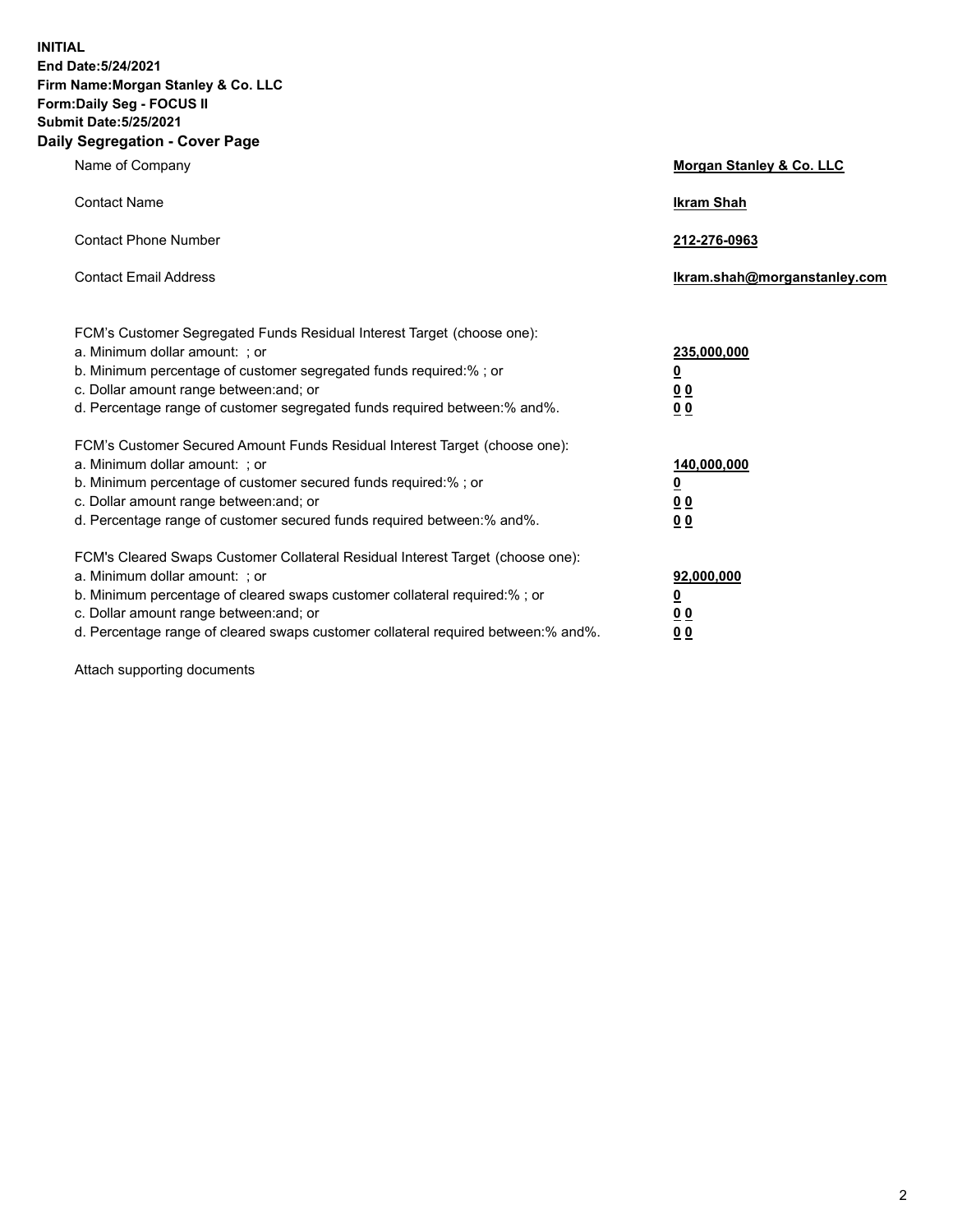## **INITIAL End Date:5/24/2021 Firm Name:Morgan Stanley & Co. LLC Form:Daily Seg - FOCUS II Submit Date:5/25/2021**

## **Daily Segregation - Secured Amounts**

Foreign Futures and Foreign Options Secured Amounts Amount required to be set aside pursuant to law, rule or regulation of a foreign government or a rule of a self-regulatory organization authorized thereunder 1. Net ledger balance - Foreign Futures and Foreign Option Trading - All Customers A. Cash **4,943,222,548** [7315] B. Securities (at market) **2,154,507,729** [7317] 2. Net unrealized profit (loss) in open futures contracts traded on a foreign board of trade **703,468,987** [7325] 3. Exchange traded options a. Market value of open option contracts purchased on a foreign board of trade **37,769,808** [7335] b. Market value of open contracts granted (sold) on a foreign board of trade **-27,651,362** [7337] 4. Net equity (deficit) (add lines 1. 2. and 3.) **7,811,317,710** [7345] 5. Account liquidating to a deficit and account with a debit balances - gross amount **32,782,192** [7351]

- Less: amount offset by customer owned securities **-31,661,584** [7352] **1,120,608**
- 6. Amount required to be set aside as the secured amount Net Liquidating Equity Method (add lines 4 and 5)
- 7. Greater of amount required to be set aside pursuant to foreign jurisdiction (above) or line 6.

## FUNDS DEPOSITED IN SEPARATE REGULATION 30.7 ACCOUNTS

- 1. Cash in banks
	- A. Banks located in the United States **597,508,166** [7500]
	- B. Other banks qualified under Regulation 30.7 **507,273,018** [7520] **1,104,781,184**
- 2. Securities
	- A. In safekeeping with banks located in the United States **603,012,767** [7540]
	- B. In safekeeping with other banks qualified under Regulation 30.7 **45,571,702** [7560] **648,584,469**
- 3. Equities with registered futures commission merchants
	-
	- B. Securities **0** [7590]
	- C. Unrealized gain (loss) on open futures contracts **3,124,658** [7600]
	- D. Value of long option contracts **0** [7610]
	- E. Value of short option contracts **0** [7615] **19,438,402** [7620]
- 4. Amounts held by clearing organizations of foreign boards of trade
	-
	- B. Securities **0** [7650]
	- C. Amount due to (from) clearing organization daily variation **0** [7660]
	- D. Value of long option contracts **0** [7670]
	- E. Value of short option contracts **0** [7675] **0** [7680]
- 5. Amounts held by members of foreign boards of trade
	-
	-
	- C. Unrealized gain (loss) on open futures contracts **700,344,329** [7720]
	- D. Value of long option contracts **37,769,808** [7730]
	- E. Value of short option contracts **-27,651,362** [7735] **6,255,817,369**
- 6. Amounts with other depositories designated by a foreign board of trade **0** [7760]
- 7. Segregated funds on hand **0** [7765]
- 8. Total funds in separate section 30.7 accounts **8,028,621,424** [7770]
- 9. Excess (deficiency) Set Aside for Secured Amount (subtract line 7 Secured Statement Page 1 from Line 8)
- 10. Management Target Amount for Excess funds in separate section 30.7 accounts **140,000,000** [7780]
- 11. Excess (deficiency) funds in separate 30.7 accounts over (under) Management Target **76,183,106** [7785]

**0** [7305]

[7354] **7,812,438,318** [7355]

**7,812,438,318** [7360]

[7530]

[7570]

A. Cash **16,313,744** [7580]

A. Cash **0** [7640]

 A. Cash **4,039,431,335** [7700] B. Securities **1,505,923,259** [7710] [7740] **216,183,106** [7380]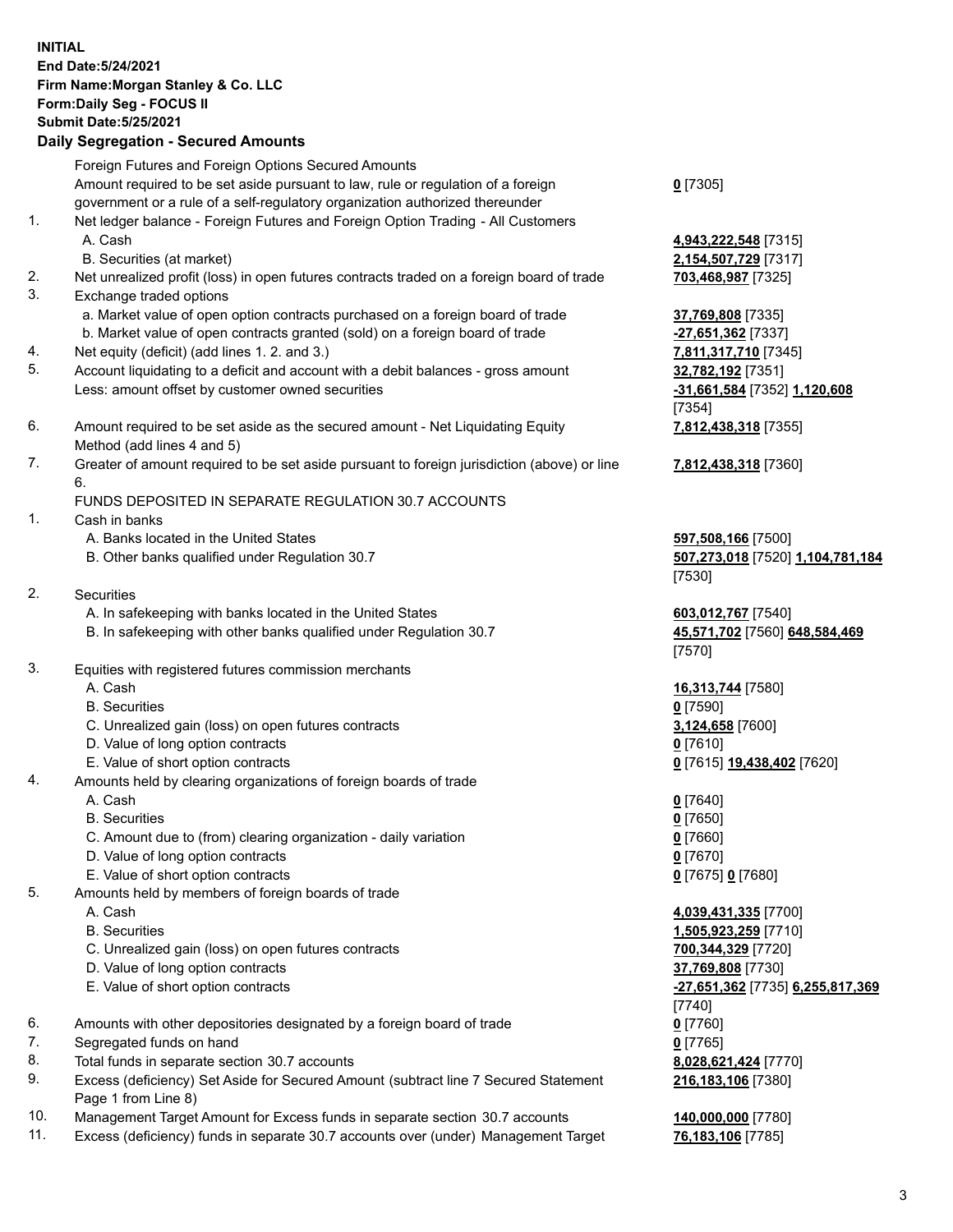**INITIAL End Date:5/24/2021 Firm Name:Morgan Stanley & Co. LLC Form:Daily Seg - FOCUS II Submit Date:5/25/2021 Daily Segregation - Segregation Statement** SEGREGATION REQUIREMENTS(Section 4d(2) of the CEAct) 1. Net ledger balance A. Cash **13,671,099,064** [7010] B. Securities (at market) **8,134,193,094** [7020] 2. Net unrealized profit (loss) in open futures contracts traded on a contract market **3,834,892,791** [7030] 3. Exchange traded options A. Add market value of open option contracts purchased on a contract market **822,144,746** [7032] B. Deduct market value of open option contracts granted (sold) on a contract market **-400,099,444** [7033] 4. Net equity (deficit) (add lines 1, 2 and 3) **26,062,230,251** [7040] 5. Accounts liquidating to a deficit and accounts with debit balances - gross amount **239,710,052** [7045] Less: amount offset by customer securities **-238,754,554** [7047] **955,498** [7050] 6. Amount required to be segregated (add lines 4 and 5) **26,063,185,749** [7060] FUNDS IN SEGREGATED ACCOUNTS 7. Deposited in segregated funds bank accounts A. Cash **3,372,264,604** [7070] B. Securities representing investments of customers' funds (at market) **0** [7080] C. Securities held for particular customers or option customers in lieu of cash (at market) **2,307,673,867** [7090] 8. Margins on deposit with derivatives clearing organizations of contract markets A. Cash **14,485,618,973** [7100] B. Securities representing investments of customers' funds (at market) **0** [7110] C. Securities held for particular customers or option customers in lieu of cash (at market) **5,826,519,227** [7120] 9. Net settlement from (to) derivatives clearing organizations of contract markets **27,949,993** [7130] 10. Exchange traded options A. Value of open long option contracts **822,144,746** [7132] B. Value of open short option contracts **-400,099,444** [7133] 11. Net equities with other FCMs A. Net liquidating equity **8,629,814** [7140] B. Securities representing investments of customers' funds (at market) **0** [7160] C. Securities held for particular customers or option customers in lieu of cash (at market) **0** [7170] 12. Segregated funds on hand **0** [7150] 13. Total amount in segregation (add lines 7 through 12) **26,450,701,780** [7180] 14. Excess (deficiency) funds in segregation (subtract line 6 from line 13) **387,516,031** [7190] 15. Management Target Amount for Excess funds in segregation **235,000,000** [7194] **152,516,031** [7198]

16. Excess (deficiency) funds in segregation over (under) Management Target Amount Excess